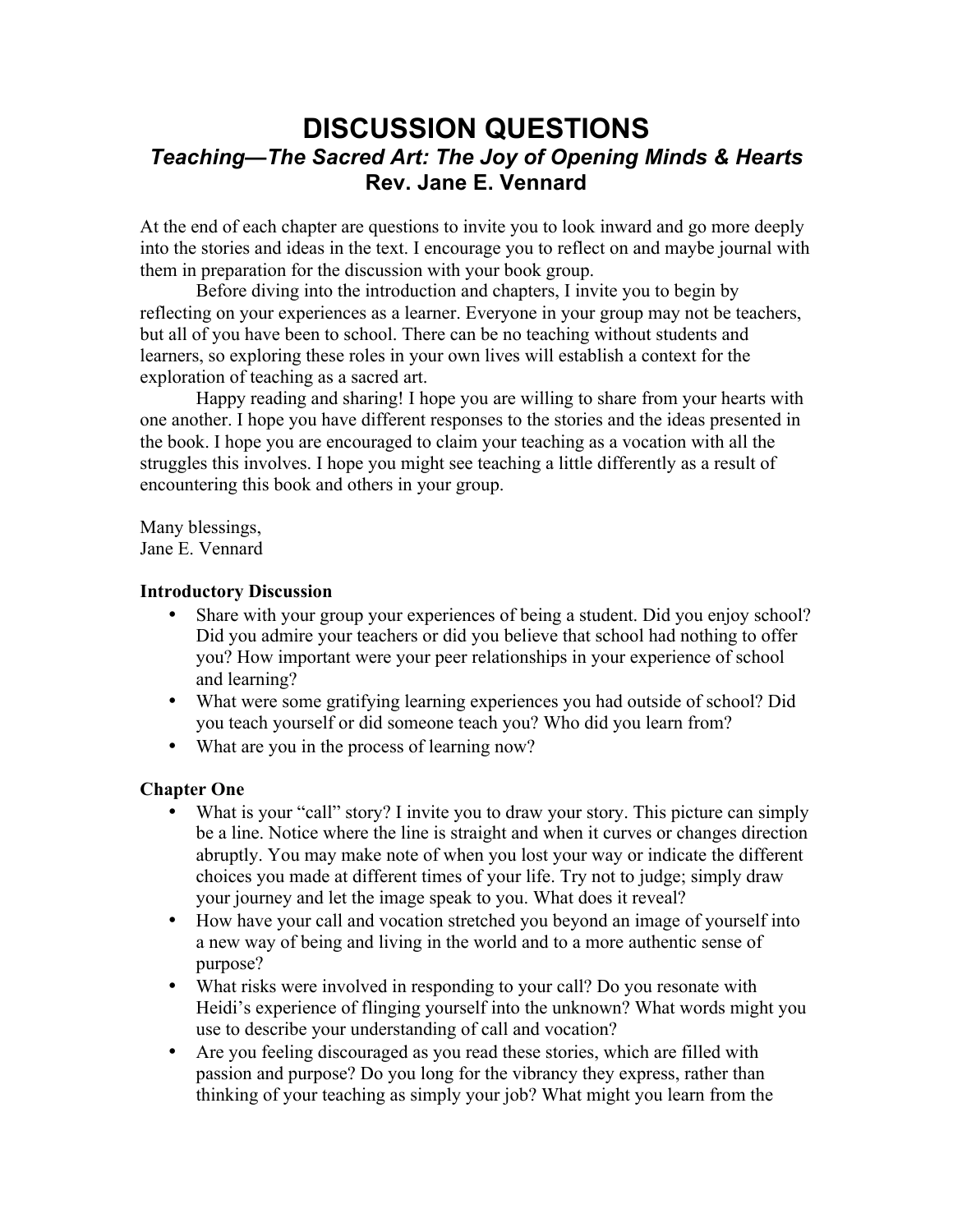lived experience of others that would help you reconnect to your original motivation to become a teacher?

## **Chapter Two**

- Review the nine intelligences discussed on pages 24–27. Which three are your strongest and which are your weakest? Were these ratings true for you when you were a child, a teenager, a young adult? Were you encouraged to explore areas in which you did not excel? To become more aware of the multiple intelligences in your teaching and your life, see if you can pinpoint how others are intelligent.
- Recall a time you had to struggle to learn something you needed to know. What was it like to persevere? Did you give up? Were you tempted to give up? Did anyone encourage you? Try to rescue you? What did you learn from the experience?
- Think back to teachers who treated you kindly. What were their various ways of letting you know how they felt about you and other students? What effect did their kindness have on your learning experience? How do you show kindness?

# **Chapter Three**

- Have you had teachers who loved their subjects? What was it like to learn from them? What do you love about your subject and what do you love about teaching it?
- What are your experiences, as both teacher and student, of teacher-centered, subject-centered or learner-centered classroom methods?
- How alive is your inner learner? Think back on a time when a student taught you something new. What was that like?
- How do you feel about keeping up with new developments in your field? When was the last time you explored a new area of learning?

#### **Chapter Four**

- When in your teaching have you experienced the power of using personal language?
- How do you feel when you get caught in a debate with another person? Do you love the challenge? Do you want to flee? Why do you react this way?
- When are you apt to cause conversations to turn into debates? Is debate a comfortable communication style for you?
- A colleague said of a friend, "When he listens I hear what I say." Have you had such an experience of deep listening? What happened as a result of that experience?
- When in your teaching would the use of honest, open questions in any form be beneficial?

# **Chapter Five**

- What has been your experience of shared responsibility in the classroom or with individual students? How has it worked for you? Where have problems arisen?
- As you think of the two models of power we have explored, allow images to emerge from your mind and heart for each of the models, and draw them. What